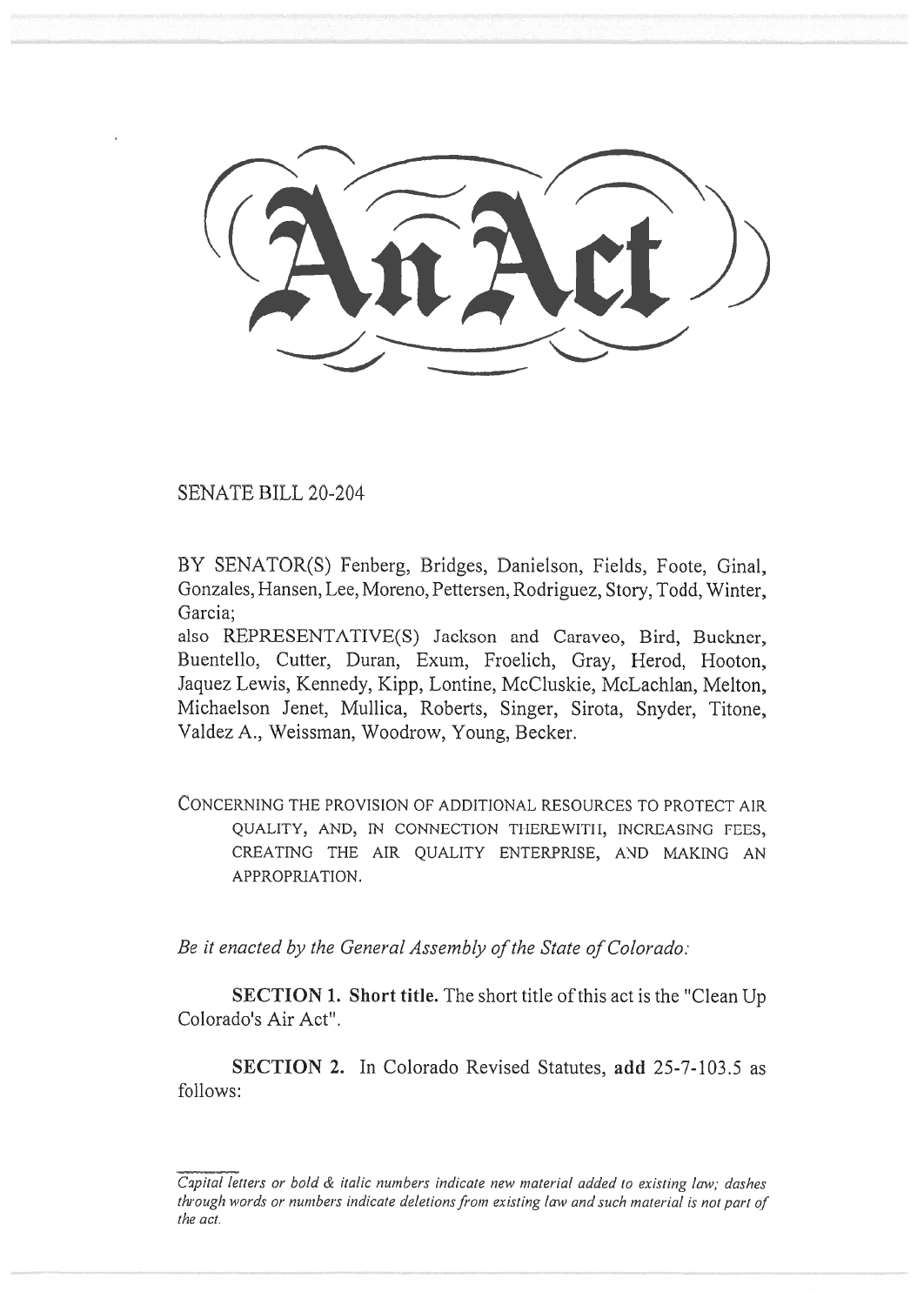**25-7-103.5. Air quality enterprise - legislative declaration - fund - definitions - gifts, grants, or donations - rules - report - repeal.**  (1) **Legislative declaration.** THE GENERAL ASSEMBLY HEREBY FINDS AND DECLARES THAT:

(a) COLORADO FACES NUMEROUS SERIOUS AIR QUALITY CHALLENGES, WHICH ARE HAVING SUBSTANTIAL ADVERSE HEALTH AND ENVIRONMENTAL IMPACTS AND IMPOSE ADDITIONAL BURDENS ON COLORADO'S ECONOMY;

(b) THE STATE OF COLORADO AND STATIONARY SOURCES SHARE THE NEED FOR SCIENCE-BASED AIR QUALITY OBJECTIVES THAT WILL REQUIRE REDUCTIONS IN EMISSIONS OF OZONE PRECURSORS, GREENHOUSE GASES, AND OTHER POLLUTANTS;

(c) COLORADO RESIDENTS AND STATIONARY SOURCES WILL BENEFIT FROM EFFECTIVE OZONE CONTROL STRATEGIES THAT ARE INFORMED BY THE BEST AVAILABLE SCIENCE TO AVOID RECLASSIFICATION OF AREAS IN ATTAINMENT TO NONATTAINMENT STATUS OR RECLASSIFICATION FROM SERIOUS TO A MORE STRINGENT CATEGORY OF NONATTAINMENT THAT WILL IMPOSE ADDITIONAL REGULATORY REQUIREMENTS;

(d) ENHANCED MONITORING TECHNIQUES, CAPACITY, AND TECHNOLOGY WILL PROVIDE BETTER ENVIRONMENTAL RESULTS AT A LOWER LONG-TERM COST;

(e) AIR QUALITY MONITORING CONDUCTED BY AN ENTERPRISE IN AREAS WITH A HIGH CONCENTRATION OF AIR POLLUTION SOURCES WILL PROVIDE TRUSTED DATA ON THE OVERALL IMPACT OF THESE AIR POLLUTION SOURCES ON NEARBY RESIDENTS, WHILE PROVIDING A COST-EFFECTIVE METHOD TO MONITOR THE EMISSIONS THEY PRODUCE;

(f) EFFECTIVE ENGAGEMENT WITH LOCAL COMMUNITIES OFTEN REQUIRES TRUSTED THIRD-PARTY DATA AND VERIFICATION REGARDING EMISSIONS AND ENVIRONMENTAL PERFORMANCE;

(g) IMPROVED MONITORING OF EMISSIONS, BETTER ACCURACY OF EMISSION INVENTORIES, AND ACCESS TO TRUSTED SCIENCE WILL ENSURE A LEVEL COMPETITIVE PLAYING FIELD FOR COLORADO BUSINESSES;

## PAGE 2-SENATE BILL 20-204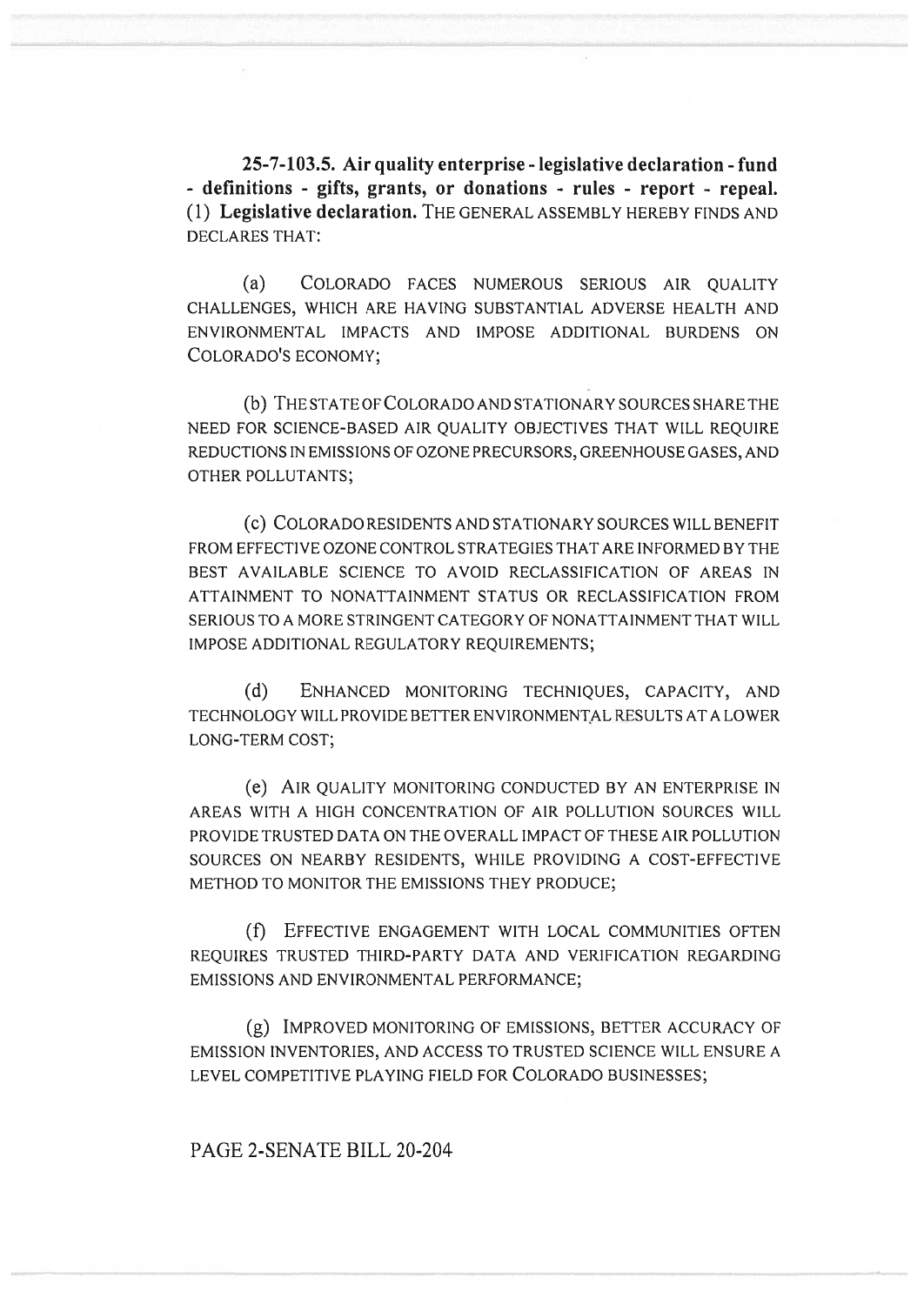(h) STATIONARY SOURCES IN COLORADO MAY SEEK AIR QUALITY ENTERPRISE MITIGATION AND MONITORING SERVICES TO IMPLEMENT THEIR OBLIGATIONS UNDER RULES AND PERMITS AND ENVIRONMENTAL, SOCIAL, AND GOVERNANCE OBJECTIVES;

(I) EMISSION MITIGATION AND MONITORING PROGRAMS CAN BE MORE EFFECTIVE WITH ECONOMIES OF SCALE AND WHEN CONDUCTED ON A STATEWIDE OR REGIONAL BASIS THROUGH AN ENTERPRISE;

(j) THE AIR QUALITY ENTERPRISE PROVIDES BUSINESS SERVICES WHEN, IN EXCHANGE FOR PAYMENT OF FEES, IT PROVIDES:

(I) HIGH-QUALITY, INDEPENDENT, AND TRUSTED RESEARCH AND SCIENCE REGARDING EMISSIONS RATES AND INVENTORIES, MONITORING AND CONTROL TECHNOLOGIES, AND HEALTH EFFECTS AND EMISSIONS IMPACTS;

(II)HIGH-QUALITY, INDEPENDENT, AND TRUSTED DATA REGARDING POLLUTANT EMISSIONS FROM STATIONARY SOURCES AND CONCENTRATIONS TO REDUCE WASTE OF VALUABLE PRODUCTS AND RESOURCE STREAMS, ENHANCE COST-EFFECTIVE REGULATORY COMPLIANCE, AND SUPPORT CORPORATE ENVIRONMENTAL, SOCIAL, AND GOVERNANCE OBJECTIVES;

(III) TOOLS, DATA, AND RESEARCH FOR MORE EFFECTIVE COMMUNITY ENGAGEMENT ON AIR POLLUTION ISSUES;

(IV) OPPORTUNITIES FOR TRUSTED AND COST-EFFECTIVE MITIGATION PROJECT DEVELOPMENT; AND

(V) ADDITIONAL BUSINESS SERVICES TO FEE PAYERS AS MAY BE PROVIDED BY LAW;

(k) IT IS NECESSARY, APPROPRIATE, AND IN THE BEST INTEREST OF THE STATE TO ACKNOWLEDGE THAT, BY PROVIDING THE BUSINESS SERVICES SPECIFIED IN THIS SECTION, THE ENTERPRISE ENGAGES IN AN ACTIVITY CONDUCTED IN THE PURSUIT OF A BENEFIT, GAIN, OR LIVELIHOOD AND THEREFORE OPERATES AS A BUSINESS;

(1) CONSISTENT WITH THE DETERMINATION OF THE COLORADO SUPREME COURT IN *NICHOLL V. E-470 PUBLIC HIGHWAY AUTHORITY,* 896 P.2d 859 (CoLo. 1995), THAT THE POWER TO IMPOSE TAXES IS INCONSISTENT

PAGE 3-SENATE BILL 20-204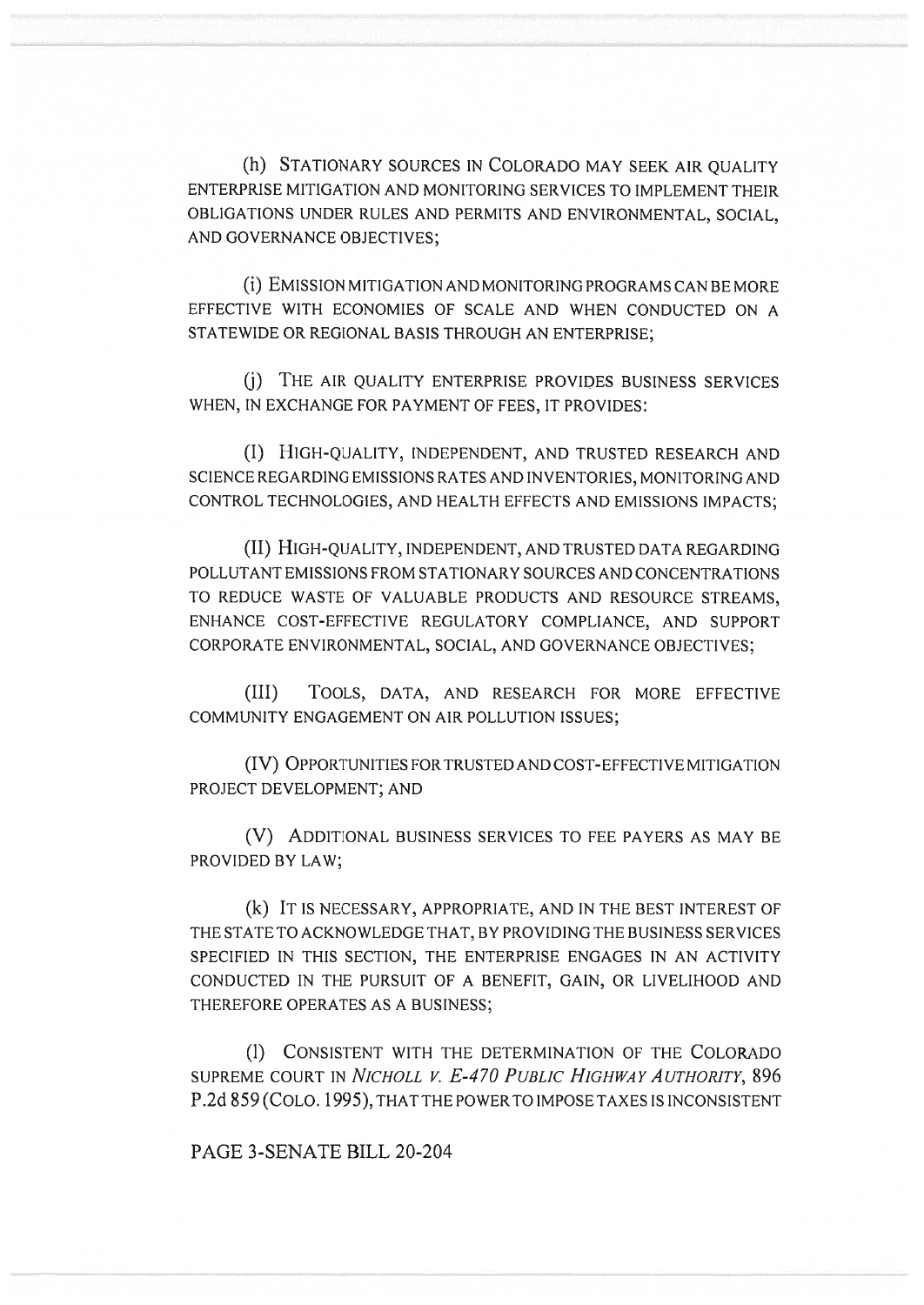WITH ENTERPRISE STATUS UNDER SECTION 20 OF ARTICLE X OF THE STATE CONSTITUTION, IT IS THE CONCLUSION OF THE GENERAL ASSEMBLY THAT THE REVENUES COLLECTED BY THE ENTERPRISE ARE FEES, NOT TAXES, BECAUSE THE ENTERPRISE FEES ARE:

(I) IMPOSED FOR THE SPECIFIC PURPOSE OF ALLOWING THE ENTERPRISE TO DEFRAY THE COSTS OF PROVIDING THE BUSINESS SERVICES SPECIFIED IN THIS SECTION TO FEE PAYERS; AND

(II) COLLECTED AT RATES THAT ARE REASONABLY CALCULATED BASED ON THE BENEFITS RECEIVED BY THOSE ENTITIES AND THE COSTS OF THE SERVICES THE ENTERPRISE PROVIDES; AND

(m) SO LONG AS THE ENTERPRISE QUALIFIES AS AN ENTERPRISE FOR PURPOSES OF SECTION 20 OF ARTICLE X OF THE STATE CONSTITUTION, THE REVENUE FROM THE FEES COLLECTED BY THE ENTERPRISE IS NOT STATE FISCAL YEAR SPENDING, AS DEFINED IN SECTION 24-77-102 (17), OR STATE REVENUES, AS DEFINED IN SECTION 24-77-103.6 (6)(c), AND DOES NOT COUNT AGAINST EITHER THE STATE FISCAL YEAR SPENDING LIMIT IMPOSED BY SECTION 20 OF ARTICLE X OF THE STATE CONSTITUTION OR THE EXCESS STATE REVENUES CAP, AS DEFINED IN SECTION  $24-77-103.6$  (6)(b)(I)(D).

(2) **Definitions.** AS USED IN THIS SECTION, UNLESS THE CONTEXT OTHERWISE REQUIRES:

(a) "BOARD" MEANS THE BOARD OF DIRECTORS OF THE ENTERPRISE.

(b) "DEPARTMENT" MEANS THE DEPARTMENT OF PUBLIC HEALTH AND ENVIRONMENT.

(c) "ENTERPRISE" MEANS THE AIR QUALITY ENTERPRISE CREATED IN SUBSECTION (3) OF THIS SECTION.

(d) "ENTERPRISE FEE" OR "FEE" MEANS MONEY COLLECTED THROUGH FEES AUTHORIZED BY SUBSECTION (4) OF THIS SECTION.

(e) "EXECUTIVE DIRECTOR" MEANS THE EXECUTIVE DIRECTOR OF THE DEPARTMENT.

(f) "FUND" MEANS THE AIR QUALITY ENTERPRISE CASH FUND

PAGE 4-SENATE BILL 20-204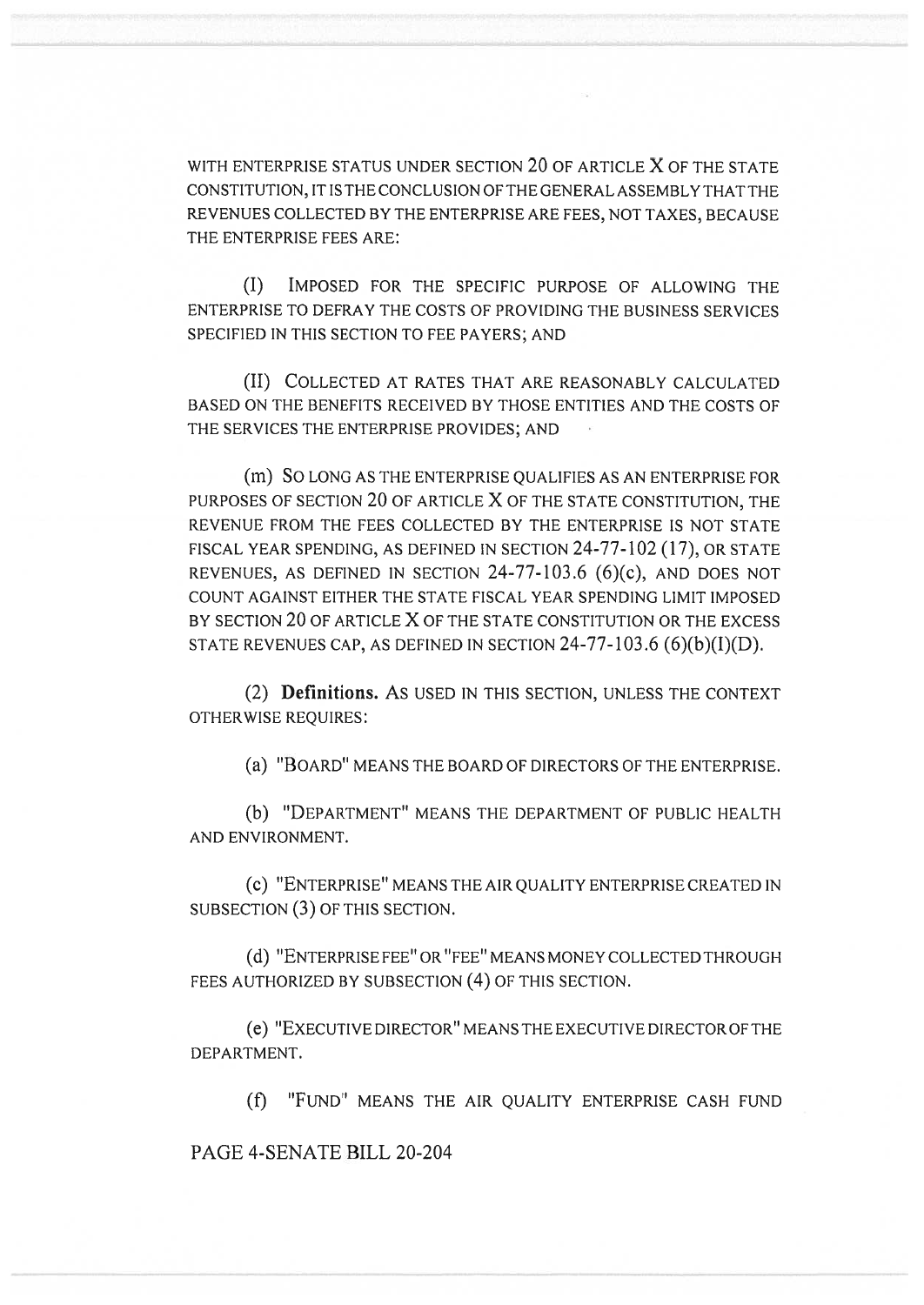CREATED IN SUBSECTION (4) OF THIS SECTION.

(g) "GREENHOUSE GAS" HAS THE MEANING ESTABLISHED IN SECTION 25-7-140 (6).

(3) **Enterprise.** (a) THERE IS HEREBY CREATED IN THE DEPARTMENT THE AIR QUALITY ENTERPRISE. THE ENTERPRISE IS AND OPERATES AS A GOVERNMENT-OWNED BUSINESS WITHIN THE DEPARTMENT FOR THE PURPOSE OF CONDUCTING THE BUSINESS ACTIVITIES SPECIFIED IN THIS SECTION. THE ENTERPRISE EXERCISES ITS POWERS AND PERFORMS ITS DUTIES AND FUNCTIONS UNDER THE DEPARTMENT AS IF TRANSFERRED TO THE DEPARTMENT BY A TYPE 1 TRANSFER, AS DEFINED IN SECTION 24-1-105.

(b) THE ENTERPRISE CONSTITUTES AN ENTERPRISE FOR PURPOSES OF SECTION 20 OF ARTICLE X OF THE STATE CONSTITUTION SO LONG AS IT RETAINS THE AUTHORITY TO ISSUE REVENUE BONDS AND RECEIVES LESS THAN TEN PERCENT OF ITS TOTAL REVENUES IN GRANTS FROM ALL COLORADO STATE AND LOCAL GOVERNMENTS COMBINED. SOLONG AS IT CONSTITUTES AN ENTERPRISE PURSUANT TO THIS SUBSECTION (3)(b), THE ENTERPRISE IS NOT SUBJECT TO SECTION 20 OF ARTICLE X OF THE STATE CONSTITUTION.

(c) IN ADDITION TO ANY OTHER POWERS AND DUTIES SPECIFIED IN THIS SECTION, THE ENTERPRISE'S POWERS AND DUTIES ARE TO:

(I) CONDUCT SCIENCE-BASED, UNBIASED AIR QUALITY MODELING, MONITORING, ASSESSMENT, DATA ANALYSIS, AND RESEARCH, WHICH MAY INCLUDE OBTAINING, ANALYZING, AND REPORTING PERMITTING AND ENFORCEMENT DATA; DATA REGARDING POTENTIAL HEALTH RISKS FROM EMISSIONS; EMISSION DATA; AMBIENT AIR QUALITY, VISIBILITY, AND METEOROLOGICAL SAMPLING DATA; AND SIMILAR DATA. THE BOARD SHALL PRIORITIZE THESE ACTIVITIES BASED ON A RESEARCH PROJECT'S ABILITY TO PROVIDE INFORMATION THAT WILL: SUPPORT TANGIBLE PROGRESS TOWARD AIDING FEE PAYERS' OBLIGATIONS AND COMMITMENTS TO REDUCING AIR POLLUTANTS EMITTED BY THE FEE PAYERS; SUPPORT FEE PAYERS IN ATTAINING STANDARDS AND HEALTH-BASED OR ENVIRONMENTAL GUIDELINES; AND ASSESS PUBLIC HEALTH THAT MAY BE AFFECTED BY FEE PAYER EMISSIONS. THE BOARD SHALL ENSURE THAT ALL RESEARCH CONDUCTED BY THE ENTERPRISE AND ITS CONTRACTORS IS IMPARTIAL, TRANSPARENT, AND MEETS HIGH STANDARDS FOR SCIENTIFIC RIGOR. THE

PAGE 5-SENATE BILL 20-204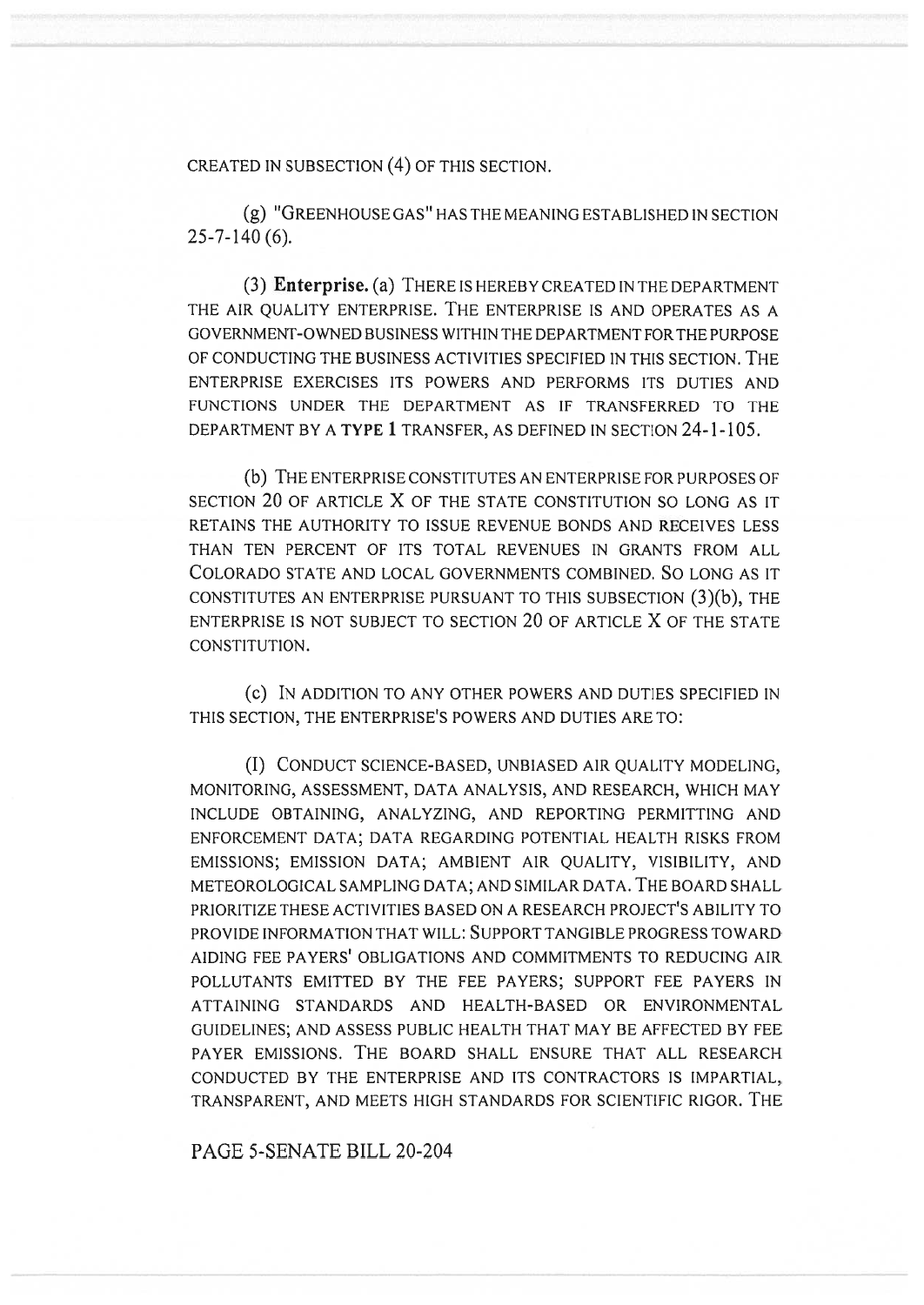BOARD SHALL CONSULT WITH FEE PAYERS, ATMOSPHERIC SCIENCE AND PUBLIC HEALTH EXPERTS, ENGINEERS WITH AIR QUALITY EXPERTISE, AND COMMUNITY STAKEHOLDERS ON FORMULATING RESEARCH PRIORITIES AND SHALL SPECIFICALLY PRIORITIZE:

(A) ENHANCED MONITORING PROJECTS, INCLUDING THE PLACEMENT OF PERMANENT MONITORING STATIONS USING GAS CHROMATOGRAPHY OR PROVEN, STATE-OF-THE-ART TECHNOLOGY TO MEASURE, IN REAL TIME OR NEARLY SO, NITROGEN OXIDES, VOLATILE ORGANIC COMPOUNDS, OZONE, METHANE, AND PARTICULATES AT KEY LOCATIONS UPWIND, DOWNWIND, AND WITHIN HIGH EMISSION REGIONS;

(B) REGULAR AERIAL SURVEYS AND OBSERVATIONS TO ASSIST LEAK DETECTION AND REPAIR ACTIVITIES, IMPROVE THE ACCURACY OF EMISSION INVENTORIES, AND CREATE A BETTER UNDERSTANDING OF REGIONAL EMISSION PROFILES; AND

(C) ASSESSING LOCAL EXPOSURES TO AND THE PUBLIC HEALTH RISK IMPACTS OF NEARBY AIR TOXICS SOURCES;

(II) ESTABLISH THE ENTERPRISE FEES SPECIFIED IN SUBSECTION (4) OF THIS SECTION BY RULE AND COLLECT THE FEES;

(III) ALLOCATE ENTERPRISE REVENUES TO THE SERVICES DESCRIBED IN THIS SECTION AND CONTRACT FOR ANY NECESSARY SERVICES FROM STATE AGENCIES OR OTHER PARTIES, INCLUDING UNIVERSITIES, PRIVATE ENTITIES, AND FEDERAL LABORATORIES;

(IV) ISSUE REVENUE BONDS PAYABLE FROM THE REVENUES OF THE ENTERPRISE TO IMPLEMENT ITS POWERS AND DUTIES;

(V) RECEIVE FEES OR OTHER PAYMENTS, INCLUDING THOSE NEGOTIATED TO CONDUCT EMISSION MITIGATION PROJECTS AND CUSTOM MONITORING OR TECHNOLOGY DEVELOPMENT OR EVALUATION PROJECTS;

(VI) ENGAGE THE SERVICES OF CONTRACTORS, CONSULTANTS, AND LEGAL COUNSEL, INCLUDING INSTITUTIONS OF HIGHER EDUCATION, PUBLIC RESEARCH LABORATORIES, PRIVATE RESEARCH INSTITUTIONS AND CONSULTANTS WITH EXPERTISE IN AIR QUALITY, THE DEPARTMENT, AND THE ATTORNEY GENERAL'S OFFICE, FOR PROFESSIONAL AND TECHNICAL

PAGE 6-SENATE BILL 20-204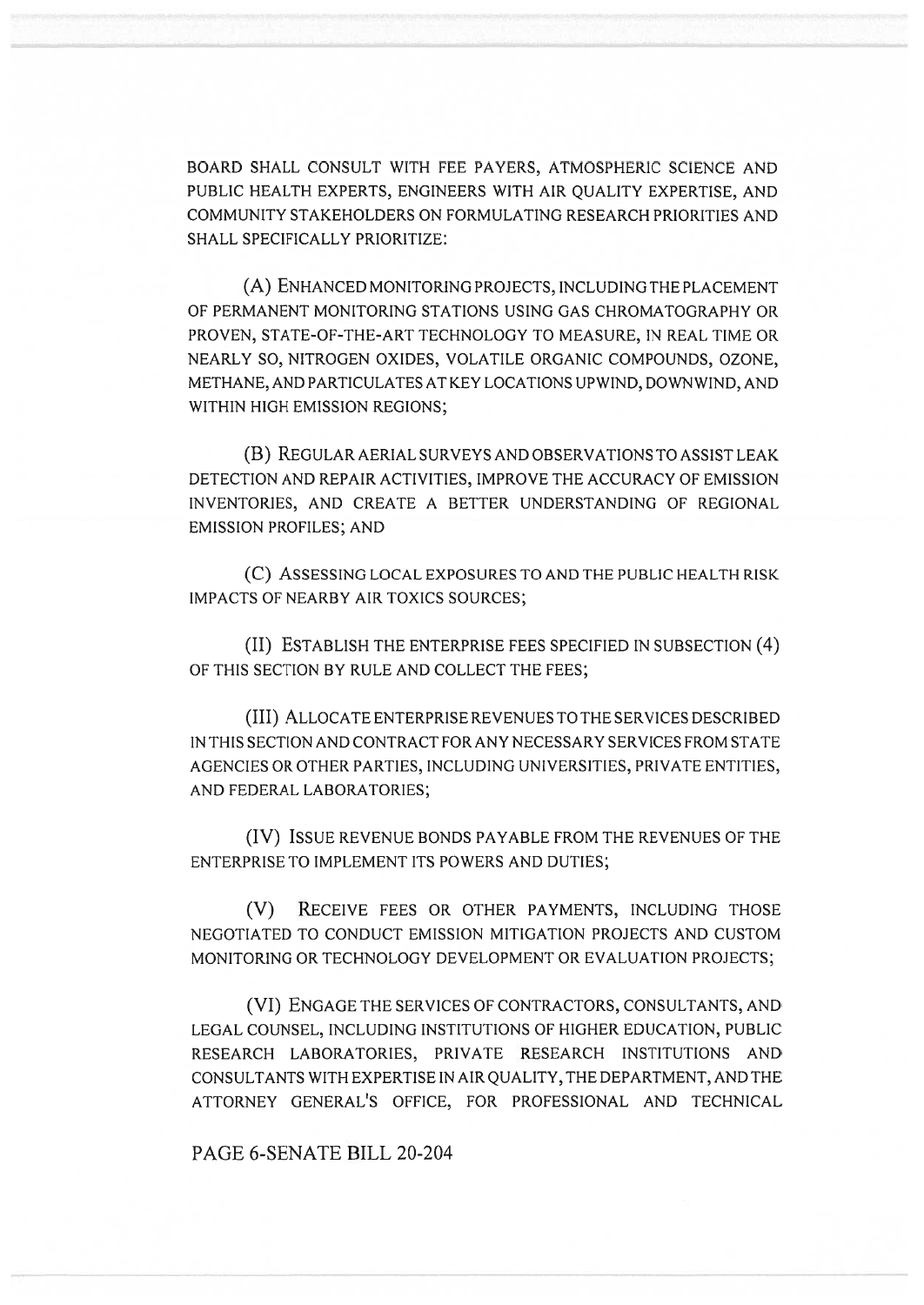ASSISTANCE, ADVICE, AND OTHER GOODS AND SERVICES, INCLUDING INFORMATION TECHNOLOGY, RELATED TO THE CONDUCT OF THE AFFAIRS OF THE ENTERPRISE WITHOUT REGARD TO THE "PROCUREMENT CODE", ARTICLES 101 TO 112 OF TITLE 24. THE BOARD SHALL ENCOURAGE DIVERSITY IN APPLICANTS FOR CONTRACTS AND SHALL GENERALLY AVOID USING SINGLE-SOURCE BIDS. THE DEPARTMENT MAY PROVIDE OFFICE SPACE, ADMINISTRATIVE SERVICES, AND STAFF PURSUANT TO A CONTRACT ENTERED INTO PURSUANT TO THIS SUBSECTION  $(3)(c)(VI)$ . The BOARD MAY, IN CONSULTATION WITH THE EXECUTIVE DIRECTOR OR THE EXECUTIVE DIRECTOR'S DESIGNEE, HIRE SUCH OTHER STAFF AS IT DEEMS NECESSARY TO PROVIDE ITS BUSINESS SERVICES.

(VII) PROMOTE THE DEVELOPMENT OF UNBIASED, HIGH QUALITY SCIENCE AND NOT ADVOCATE FOR OR DEVELOP AIR QUALITY POLICY. CONSISTENT WITH THIS, THE BOARD SHALL NOT PARTICIPATE AS A PARTY IN ANY AIR QUALITY-RELATED RULEMAKING PROCEEDINGS OR HAVE ANY ROLE IN THE IMPLEMENTATION OF COLORADO'S AIR QUALITY LAWS.

(d) THE ENTERPRISE IS GOVERNED BY A BOARD OF DIRECTORS. THE BOARD CONSISTS OF THE EXECUTIVE DIRECTOR OR THE EXECUTIVE DIRECTOR'S DESIGNEE, TWO MEMBERS OF THE COMMISSION APPOINTED BY THE GOVERNOR, TWO GOVERNOR APPOINTEES TO SERVE AS REPRESENTATIVES OF FEE PAYERS WITH EXPERTISE IN FIELD ENGINEERING OR ENVIRONMENTAL MANAGEMENT, ONE GOVERNOR APPOINTEE WITH SIGNIFICANT PRIVATE SECTOR EXPERIENCE IN THE FIELD OF BUSINESS MANAGEMENT, AND FOUR GOVERNOR APPOINTEES WHO ARE HIGHLY QUALIFIED AND PROFESSIONALLY ACTIVE OR ENGAGED IN THE CONDUCT OF SCIENTIFIC RESEARCH, INCLUDING AT LEAST TWO WHO ARE EXPERTS IN ATMOSPHERIC OR AIR QUALITY MODELING, MONITORING, ASSESSMENT, AND RESEARCH AND ONE MEMBER WHO IS A TOXICOLOGIST, EPIDEMIOLOGIST, PATHOLOGIST, PULMONOLOGIST, CARDIOLOGIST, OR EXPERT IN A SIMILAR FIELD RELATED TO THE PUBLIC HEALTH OR ENVIRONMENTAL EFFECTS OF AIR POLLUTANTS. To THE EXTENT PRACTICABLE, AT LEAST TWO OF THE GOVERNOR APPOINTEES MUST BE INDIVIDUALS WHO HAVE A RECORD OF PEER-REVIEWED PUBLICATIONS AND WHO ARE AFFILIATED WITH, CURRENTLY HOLD, OR HAVE HELD ACADEMIC OR EQUIVALENT APPOINTMENTS AT UNIVERSITIES, FEDERAL LABORATORIES, OR OTHER RESEARCH INSTITUTIONS.

(e) THE EXECUTIVE DIRECTOR OR THE EXECUTIVE DIRECTOR'S DESIGNEE, IN THE CAPACITY OF A MEMBER OF THE BOARD, SHALL CALL THE

PAGE 7-SENATE RILL 20-204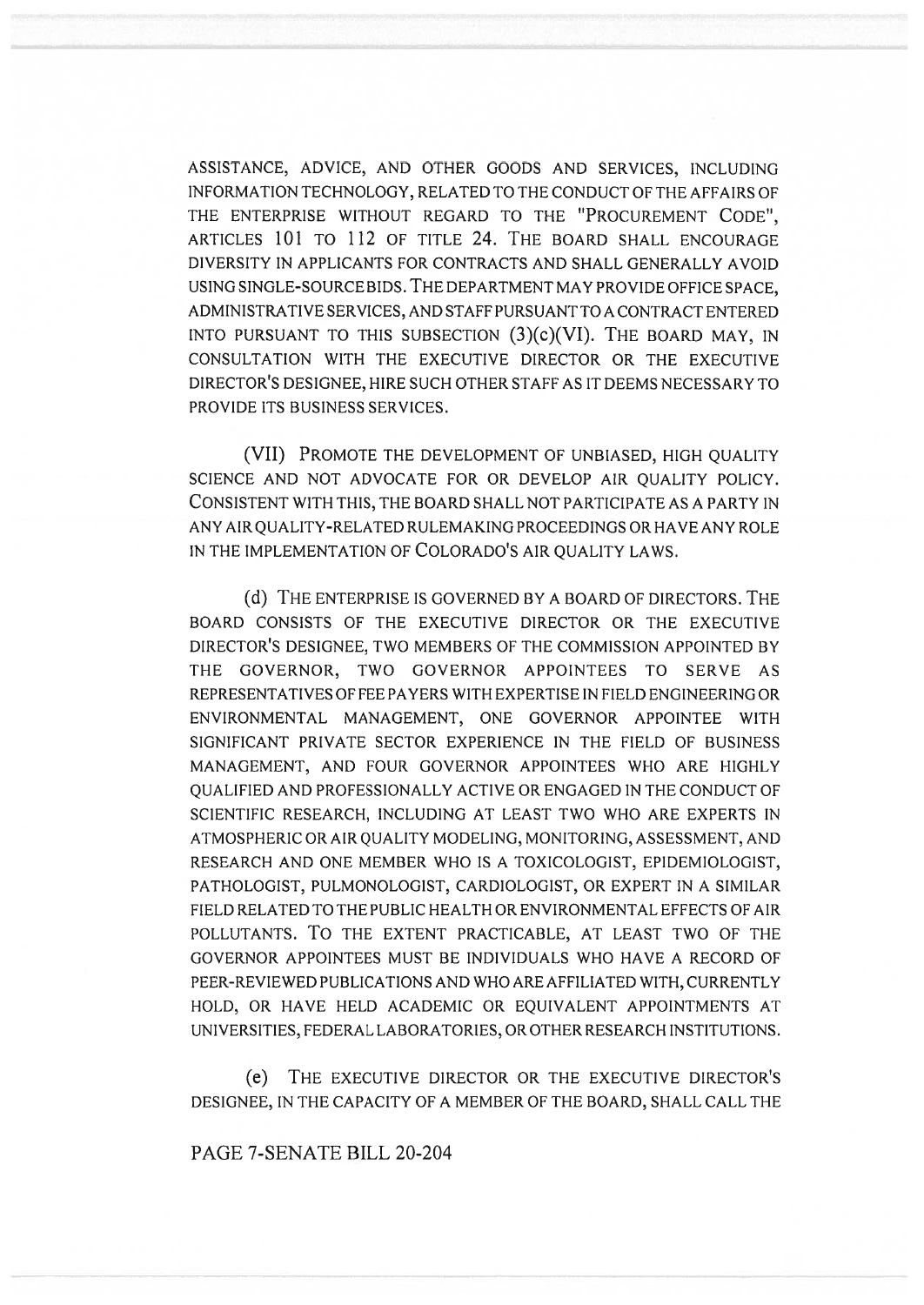FIRST MEETING OF THE BOARD. THE BOARD SHALL ELECT A CHAIR FROM AMONG ITS MEMBERS TO SERVE FOR A TERM NOT TO EXCEED TWO YEARS, AS DETERMINED BY THE BOARD. THE BOARD SHALL MEET AT LEAST QUARTERLY, AND THE CHAIR MAY CALL ADDITIONAL MEETINGS AS NECESSARY FOR THE BOARD TO COMPLETE ITS DUTIES. THE APPOINTED MEMBERS OF THE BOARD ARE ENTITLED TO RECEIVE FROM MONEY IN THE FUND A PER DIEM ALLOWANCE OF FIFTY DOLLARS FOR EACH DAY SPENT ATTENDING OFFICIAL BOARD MEETINGS.

(f) THE TERM OF OFFICE OF APPOINTED BOARD MEMBERS IS THREE YEARS; EXCEPT THAT THE INITIAL TERMS OF TWO BOARD MEMBERS AS DETERMINED BY THE EXECUTIVE DIRECTOR OR THE EXECUTIVE DIRECTOR'S DESIGNEE ARE TWO YEARS.

(g) THE BOARD SHALL CONDUCT THE ENTERPRISE'S BUSINESS AS REQUIRED BY STATE LAW, INCLUDING THE OPEN MEETING REQUIREMENTS OF PART 4 OF ARTICLE 6 OF TITLE 24 AND THE OPEN RECORD REQUIREMENTS OF ARTICLE 72 OF TITLE 24.

(4) **Fund - fees.** (a) THERE IS HEREBY CREATED IN THE STATE TREASURY THE AIR QUALITY ENTERPRISE CASH FUND. THE FUND CONSISTS OF MONEY CREDITED TO THE FUND PURSUANT TO THIS SUBSECTION (4) AND ANY OTHER MONEY THAT THE GENERAL ASSEMBLY MAY APPROPRIATE OR TRANSFER TO THE FUND. THE STATE TREASURER SHALL CREDIT ALL INTEREST AND INCOME DERIVED FROM THE DEPOSIT AND INVESTMENT OF MONEY IN THE FUND TO THE FUND.

(b) THE BOARD SHALL ESTABLISH BY RULE ENTERPRISE FEES, WHICH MAY INCLUDE THE FOLLOWING ENTERPRISE FEES IN AN AMOUNT THAT, IN THE AGGREGATE, REFLECTS THE VALUE OF THE SERVICES PROVIDED:

(I) A FEE PER TON OF AIR POLLUTANT EMITTED BY A STATIONARY SOURCE ANNUALLY, WHICH FEE MAY VARY BASED ON THE AIR POLLUTANT RELATIVE TO THE EXTENT OF RESEARCH OR MITIGATION NEEDS ASSOCIATED WITH THE POLLUTANT;

(II) A FEE FOR CUSTOM OR ADDITIONAL AIR QUALITY MODELING, MONITORING, ASSESSMENT, OR RESEARCH SERVICES; AND

(III) A FEE FOR EMISSION MITIGATION PROJECT SERVICES SOUGHT BY

PAGE 8-SENATE BILL 20-204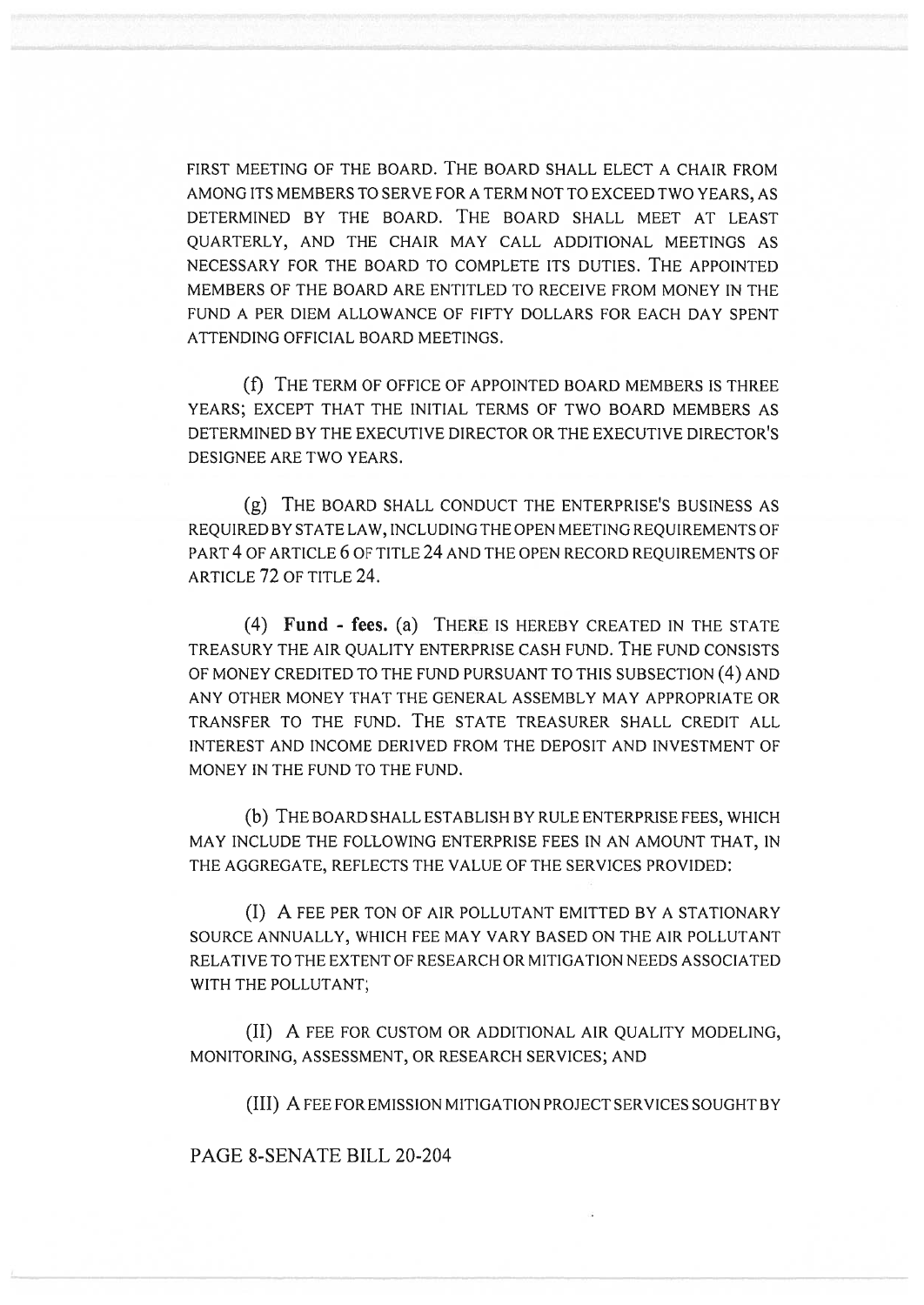FEE PAYERS.

(c) MONEY IN THE FUND IS CONTINUOUSLY APPROPRIATED TO THE ENTERPRISE TO ACCOMPLISH THE PURPOSES SET FORTH IN SUBSECTION (3)(c) OF THIS SECTION, INCLUDING TO:

(I) CONDUCT AND BROADLY DISSEMINATE AIR QUALITY MODELING, MONITORING, ASSESSMENT, DATA ANALYSIS, HEALTH RISK ASSESSMENT, AND RESEARCH RELATED TO STATIONARY SOURCES THAT:

(A) FOLLOW OR ADVANCE BEST PRACTICES FOR RISK ASSESSMENT, RISK MANAGEMENT, MONITORING, MODELING, AND ASSESSMENT;

(B) USE CONSISTENT, DATA-DRIVEN, AND TRANSPARENT PROCESSES FOR SCOPING AND PRIORITIZING ACTIVITIES; AND

(C) USE THE BEST AVAILABLE SCIENTIFIC INFORMATION;

(II) PROVIDE HIGH-QUALITY, INDEPENDENT, AND TRUSTED RESEARCH AND DEVELOPMENT SERVICES REGARDING STATIONARY SOURCE EMISSIONS RATES AND INVENTORIES, MONITORING AND CONTROL TECHNOLOGIES, AND PUBLIC HEALTH RISK IMPACTS FROM THOSE EMISSIONS;

(III) PROVIDE HIGH-QUALITY, INDEPENDENT, AND TRUSTED DATA REGARDING POLLUTANT EMISSIONS FROM STATIONARY SOURCES AND CONCENTRATIONS TO REDUCE WASTE OF VALUABLE PRODUCTS AND RESOURCE STREAMS, ENHANCE COST-EFFECTIVE REGULATORY COMPLIANCE, AND SUPPORT CORPORATE ENVIRONMENTAL, SOCIAL, AND GOVERNANCE OBJECTIVES;

(IV) PROVIDE TRUSTED AND COST-EFFECTIVE MITIGATION PROJECT SERVICES TO MEET CORPORATE SUSTAINABILITY, SETTLEMENT, AND OTHER OBJECTIVES;

(V) PROVIDE ADDITIONAL BUSINESS SERVICES TO FEE PAYERS AS MAY BE PROVIDED BY LAW; AND

(VI) PROVIDE ITS DATA TO FEE PAYERS, THE DIVISION, AND THE COMMISSION TO FACILITATE THE FEE PAYERS' EMISSIONS MITIGATION AND COMPLIANCE EFFORTS AND THE DIVISION'S AND COMMISSION'S

PAGE 9-SENATE BILL 20-204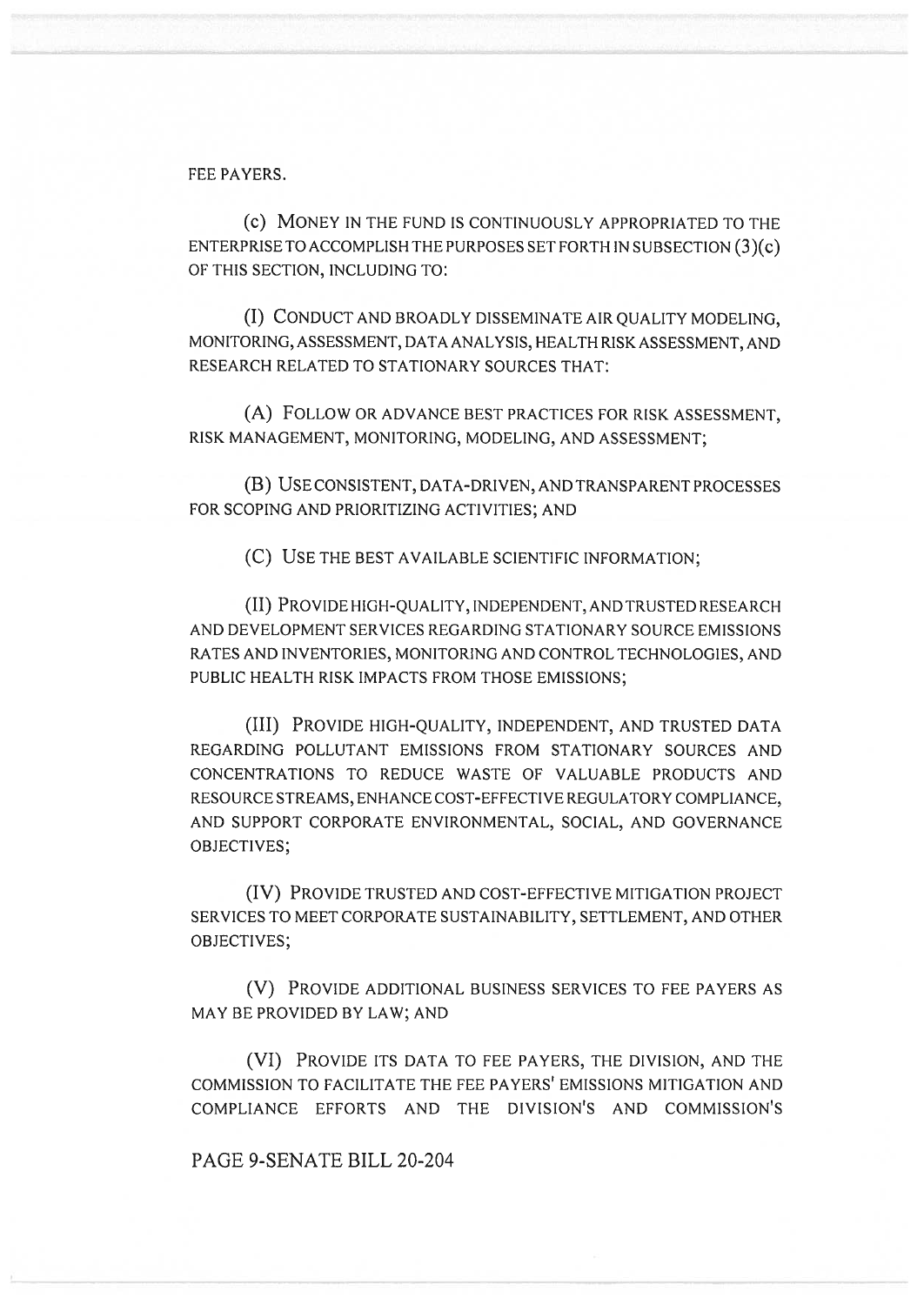ENFORCEMENT AND ADMINISTRATION OF THIS ARTICLE 7.

(d) THE ENTERPRISE SHALL DEDICATE A MEANINGFUL PORTION OF ITS ANNUAL REVENUES TOWARD COMPETITIVE GRANTS TO CONDUCT HIGHLY QUALIFIED, PEER-REVIEWED RESEARCH RELATED TO RESEARCH PRIORITIES IDENTIFIED BY THE BOARD. BEFORE FINALIZING A DRAFT RESEARCH PRODUCT, THE BOARD SHALL POST THE DRAFT ON THE BOARD'S WEBSITE AND ALLOW A PERIOD OF TIME FOR PUBLIC COMMENT ON THE DRAFT. THE BOARD SHALL PUBLISH THE RESEARCH PRODUCTS AND MAKE THEM AND ALL DATA COLLECTED PURSUANT TO ENTERPRISE-FUNDED RESEARCH PUBLICLY AVAILABLE.

(e) BEFORE ESTABLISHING FEES, THE BOARD SHALL CONDUCT A STAKEHOLDER PROCESS TO SOLICIT INPUT FROM POTENTIAL FEE PAYERS AND OTHER STAKEHOLDERS ON THE APPROPRIATE FEE STRUCTURE. THE ENTERPRISE SHALL NOT COLLECT ANY FEES BEFORE JULY 1, 2021. THE AMOUNT OF ENTERPRISE FEES COLLECTED IS LIMITED AS FOLLOWS:

(I) FOR STATE FISCAL YEAR 2021-22, FEES MUST NOT EXCEED ONE MILLION DOLLARS;

(II) FOR STATE FISCAL YEAR 2022-23, FEES MUST NOT EXCEED THREE MILLION DOLLARS;

(III) FOR STATE FISCAL YEAR 2023-24, FEES MUST NOT EXCEED FOUR MILLION DOLLARS; AND

(IV) (A) FOR STATE FISCAL YEARS COMMENCING ON OR AFTER JULY 1, 2024, FEES MUST NOT EXCEED FIVE MILLION DOLLARS.

(B) SUBSECTION  $(4)(e)(I)$  TO  $(4)(e)(III)$  OF THIS SECTION AND THIS SUBSECTION (4)(e)(IV)(B) ARE REPEALED, EFFECTIVE SEPTEMBER 1, 2026.

(f) THE BOARD MAY SEEK, ACCEPT, AND EXPEND GIFTS, GRANTS, OR DONATIONS FROM PRIVATE OR PUBLIC SOURCES FOR THE PURPOSES OF THIS SECTION.

(5) **Report.** NOTWITHSTANDING SECTION 24-1-136 (11)(a)(I), THE BOARD SHALL PROVIDE A REPORT TO THE COMMITTEES OF REFERENCE OF THE GENERAL ASSEMBLY WITH JURISDICTION OVER PUBLIC HEALTH AND THE

PAGE 10-SENATE BILL 20-204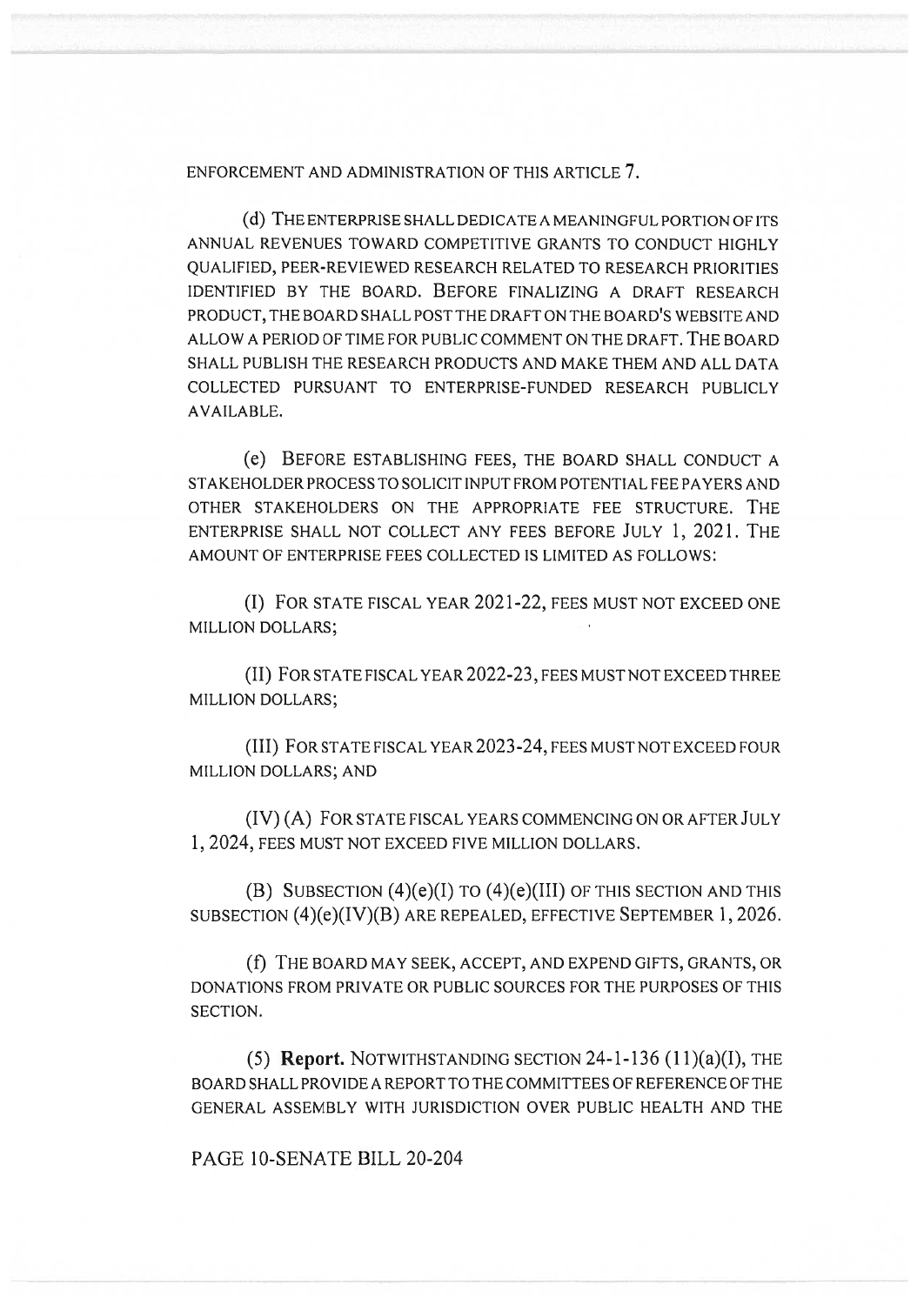ENVIRONMENT BY DECEMBER 1 OF EACH YEAR. THE REPORT MUST INCLUDE SUMMARIES OF THE BOARD'S PRIORITIZATION OF RESEARCH NEEDS; MODELING, MONITORING, ASSESSMENT, AND RESEARCH ACCOMPLISHED BY THE ENTERPRISE; THE ENTERPRISE'S COMPLETED, ONGOING, AND PLANNED EMISSION MITIGATION SERVICES; USE OF THE FUND; ENTERPRISE FEES; AND THE VALUE OF BUSINESS SERVICES PROVIDED TO FEE PAYERS THROUGH THE OPERATION OF THE ENTERPRISE.

(6) **Repeal.** (a) THIS SECTION IS REPEALED, EFFECTIVE SEPTEMBER 1, 2034. BEFORE THE REPEAL, THE ENTERPRISE IS SCHEDULED FOR REVIEW IN ACCORDANCE WITH SECTION 24-34-104.

(b) ON SEPTEMBER 1,2034, THE STATE TREASURER SHALL TRANSFER ALL UNALLOCATED MONEY IN THE FUND TO THE STATIONARY SOURCES CONTROL FUND CREATED IN SECTION 25-7-114.7 (2)(b)(I).

**SECTION 3.** In Colorado Revised Statutes, 24-34-104, **add**   $(35)(a)(IV)$  as follows:

**24-34-104. General assembly review of regulatory agencies and functions for repeal, continuation, or reestablishment - legislative**  declaration - repeal. (35) (a) The following agencies, functions, or both, are scheduled for repeal on September 1, 2034:

(IV) THE AIR QUALITY ENTERPRISE CREATED BY SECTION 25-7-103.5.

**SECTION 4.** In Colorado Revised Statutes, 25-7-114.1, **amend**   $(6)(a)$  as follows:

**25-7-114.1. Air pollutant emission notices - rules.** (6) (a) FOR STATE FISCAL YEAR 2020-21, the **maximum** fee for filing an air pollutant emission notice or AN amendment thereto TO THE NOTICE under this section is one hundred ninety-one dollars and thirteen cents; except that, on each January 1 from 2019 to 2028, the maximum fee is automatically adjusted based on the annual-percentage-change-in-the-United-States-department-of labor, bureau of labor statistics, consumer price index for Denver-Aurora-Lakewood for all items and all urban consumers, or its successor index TWO HUNDRED SIXTEEN DOLLARS. FOR STATE FISCAL YEAR 2021-22, THE FEE FOR FILING AN AIR POLLUTANT EMISSION NOTICE OR AN AMENDMENT TO THE NOTICE UNDER THIS SECTION IS TWO HUNDRED

PAGE 11-SENATE BILL 20-204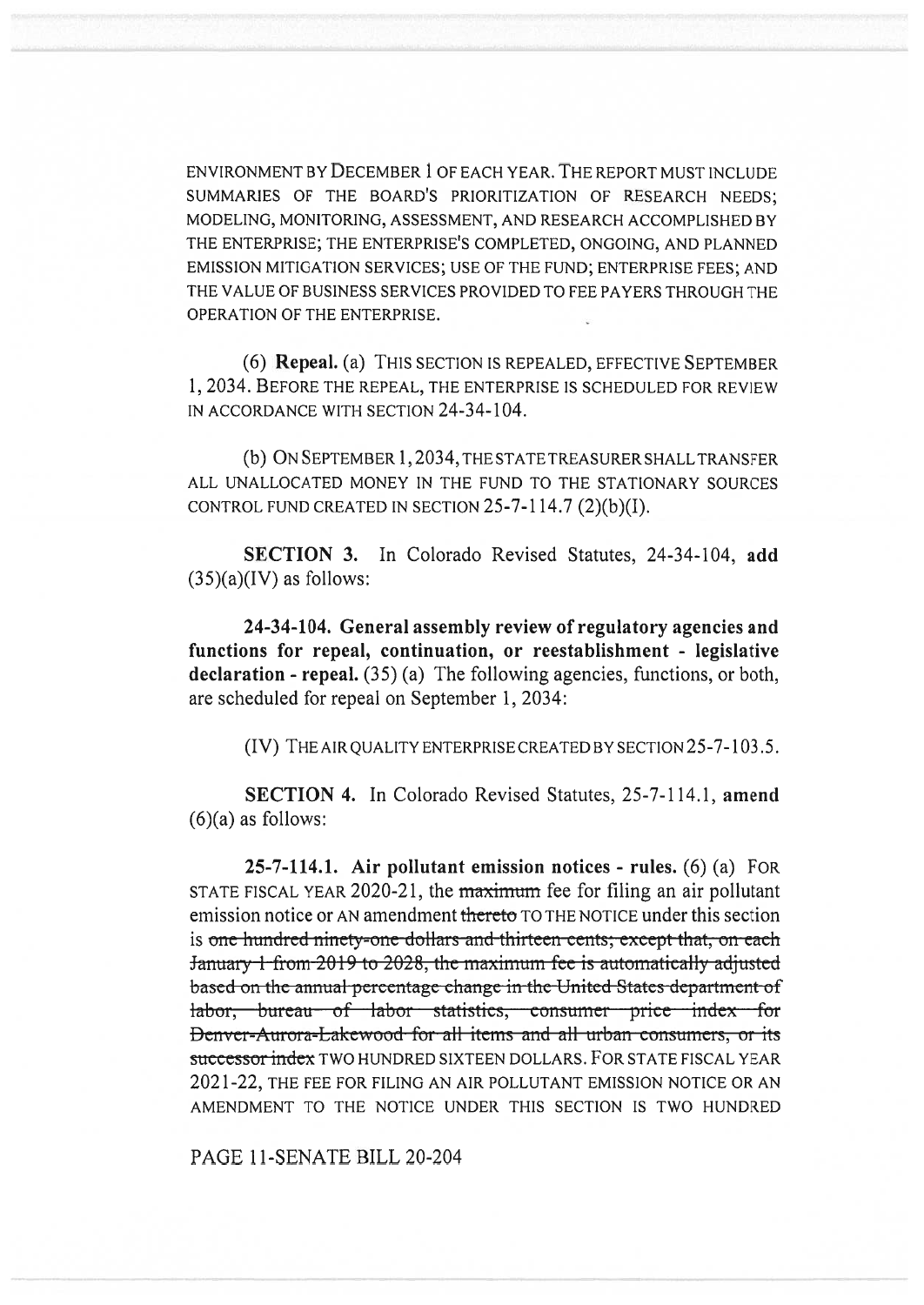FORTY-TWO DOLLARS. THEREAFTER, the commission shall set MAY ADJUST the actual fee by rule Beginning on July 1, 2018, the commission, by rule, may periodically adjust the fee up to the maximum-fee TO COVER THE INDIRECT AND DIRECT COSTS REQUIRED TO DEVELOP AND ADMINISTER THE PROGRAMS ESTABLISHED PURSUANT TO THIS ARTICLE 7. The money collected pursuant to this section SUBSECTION  $(6)(a)$  shall be transmitted to the state treasurer, who shall credit it to the stationary sources control fund created in section 25-7-114.7 (2)(b)(I).

SECTION 5. In Colorado Revised Statutes, 25-7-114.7, amend  $(2)(a)(I)(A)$ ,  $(2)(a)(I)(B)$ , and  $(2)(a)(III)$ ; and add  $(2)(b)(III)$  and  $(2)(b)(IV)$ as follows:

25-7-114.7. Emission fees - fund - rules - definition - repeal. (2) (a) (I) The commission shall designate by rule those classes of sources of air pollution that are exempt from the requirement to pay an annual emission fee. Every owner or operator of an air pollution source not otherwise exempt in accordance with such commission rules shall pay an annual fee as follows:

(A) For STATE fiscal years  $2018-19$  and thereafter, the maximum YEAR 2020-21, THE fee is twenty-eight dollars and sixty-three cents THIRTY-TWO DOLLARS PER TON OF REGULATED POLLUTANT REPORTED IN THE MOST RECENT AIR POLLUTION EMISSION NOTICE ON FILE WITH THE DIVISION. FOR STATE FISCAL YEAR 2021-22, THE FEE IS THIRTY-SIX DOLLARS per ton of regulated pollutant reported in the most recent air pollution emission notice on file with the division. except that, on each January 1 from 2019 to 2028, the maximum fee is automatically adjusted based on the annual percentage change in the United States department of labor, bureau of labor statistics, consumer price index for Denver-Aurora-Lakewood for all items and all urban consumers, or its successor index. THEREAFTER, the commission shall set MAY ADJUST the actual fee by rule Beginning on July 1, 2018, the commission, by rule, may periodically adjust the fee up to the maximum fee TO COVER THE INDIRECT AND DIRECT COSTS REQUIRED TO DEVELOP AND ADMINISTER THE PROGRAMS ESTABLISHED PURSUANT TO THIS ARTICLE 7.

(B) For STATE fiscal years  $2018 - 19$  and thereafter YEAR 2020-21, in addition to the annual fee set forth in subsection  $(2)(a)(I)(A)$  of this section, for hazardous air pollutants, including ozone-depleting compounds, a

PAGE 12-SENATE BILL 20-204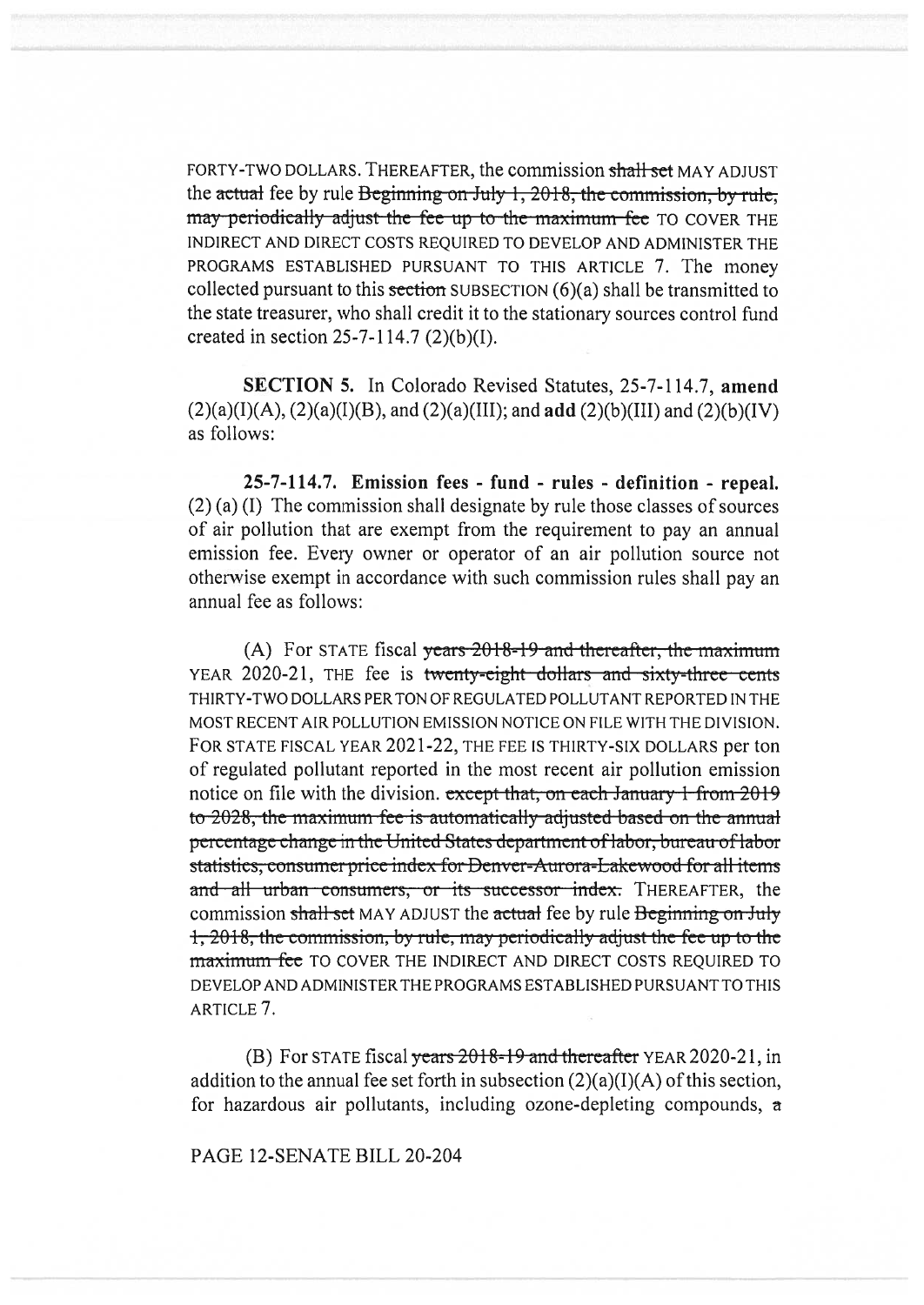maximum AN annual fee of one hundred ninety-one dollars and thirteen cents TWO HUNDRED SIXTEEN DOLLARS PER TON. FOR STATE FISCAL YEAR 2021-22, IN ADDITION TO THE ANNUAL FEE SET FORTH IN SUBSECTION (2)(a)(I)(A) OF THIS SECTION, FOR HAZARDOUS AIR POLLUTANTS, INCLUDING OZONE-DEPLETING COMPOUNDS, THERE IS AN ANNUAL FEE OF TWO HUNDRED THIRTY-NINE DOLLARS per ton. except that, on each January 1 from 2019 to 2028, the maximum-fee-is-automatically adjusted based on the annual percentage change in the United States department of labor, bureau of labor statistics, consumer price index for Denver-Aurora-Lakewood for all items and all urban consumers, or its successor index. THEREAFTER, the commission shall set MAY ADJUST the actual fee by rule Beginning on July  $1,2018$ , the commission, by rule, may periodically adjust the fee up to the maximum fee TO COVER THE INDIRECT AND DIRECT COSTS REQUIRED TO DEVELOP AND ADMINISTER THE PROGRAMS ESTABLISHED PURSUANT TO THIS ARTICLE 7.

(III) Every owner or operator subject to the requirements to pay fees set forth in subsection (2)(a)(I) of this section shall also pay a processing fee for the costs of processing any application other than an air pollution emission notice under this article 7. Every significant user of prescribed fire, including federal facilities, submitting a planning document to the commission pursuant to section 25-7-106 (8)(b) shall pay a fee for costs of evaluating the documents. For STATE fiscal year  $2018-19$  2020-21, the division shall assess a fee for work it performs, up to a maximum of thirty hours at a maximum rate of ninety-five dollars and fifty-six cents ONE HUNDRED EIGHT DOLLARS AND TWELVE CENTS PER HOUR. FOR STATE FISCAL YEAR 2021-22, THE DIVISION SHALL ASSESS A FEE FOR WORK IT PERFORMS, UP TO A MAXIMUM OF THIRTY HOURS AT A RATE OF ONE HUNDRED NINETEEN DOLLARS per hour. except that, on each January 1 from 2019 to 2028, the maximum-fee-is-automatically-adjusted-based on the-annual-percentage ge in the United States department of labor, bureau of labor statistics, consumer price index for Denver-Aurora-Lakewood for all items and all urban consumers, or its successor index. THEREAFTER, the commission shall set MAY ADJUST the actual fee by rule Beginning on July 1,  $2018$ , the commission, by rule, may periodically adjust the fee up to the maximum fee TO COVER THE INDIRECT AND DIRECT COSTS REQUIRED TO DEVELOP AND ADMINISTER THE PROGRAMS ESTABLISHED PURSUANT TO THIS ARTICLE 7. If the division requires more than thirty hours to process the application or evaluate the prescribed fire-related planning documents, the fee paid by the applicant must not exceed three thousand seven hundred fifty dollars unless

PAGE 13-SENATE BILL 20-204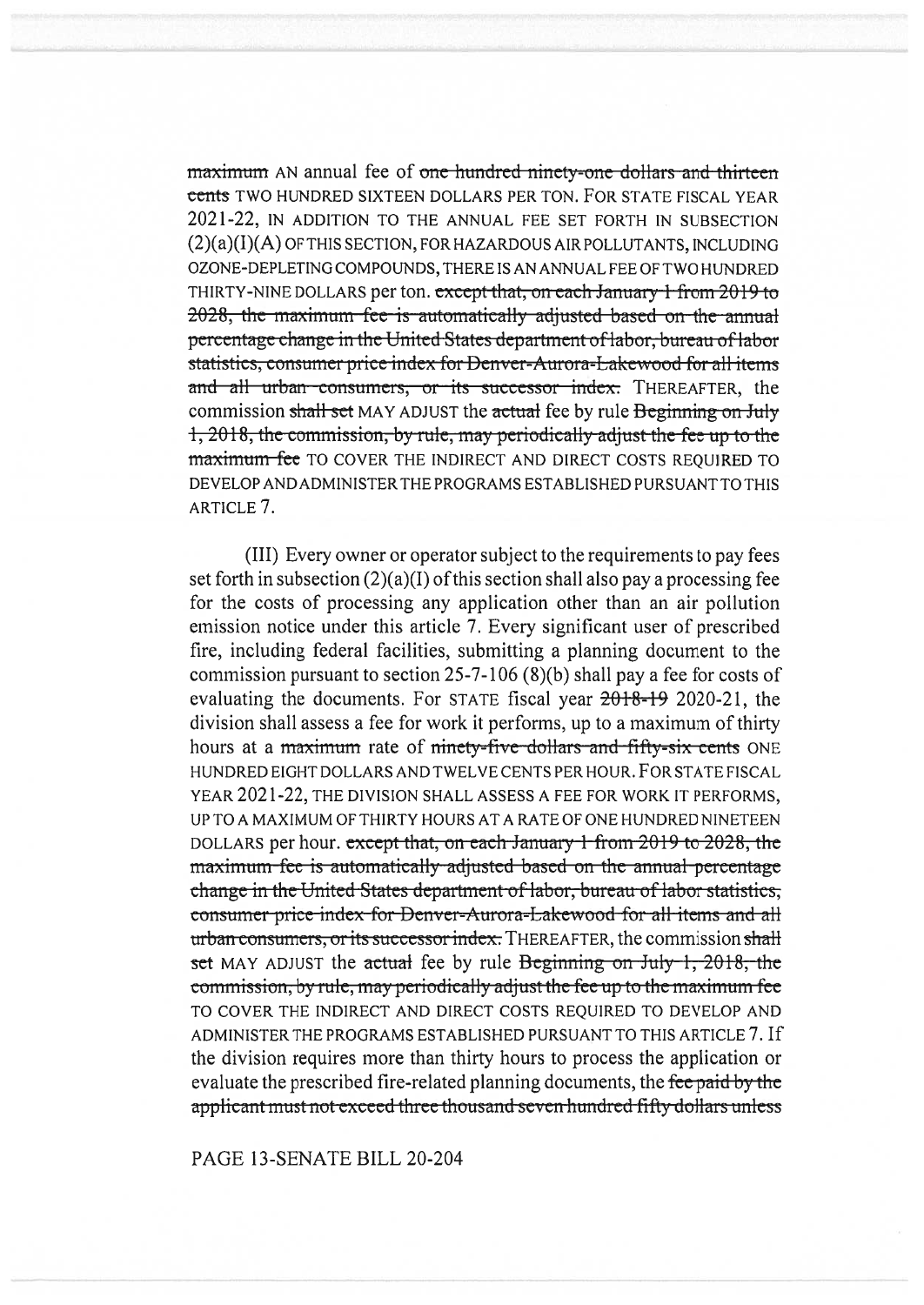the division has informed the source that the respective billings may exceed three thousand seven hundred fifty dollars and has provided DIVISION SHALL PROVIDE the STATIONARY source with an estimate of what the actual charges may be prior to commencing the work BEFORE WORKING MORE THAN THIRTY HOURS.

(b) (III) THE DIVISION SHALL EXPEND THE PORTION OF THE FEE REVENUE COLLECTED PURSUANT TO SUBSECTIONS  $(2)(a)(I)(A), (2)(a)(I)(B),$ AND  $(2)(a)(III)$  OF THIS SECTION AND SECTION 25-7-114.1  $(6)(a)$ ATTRIBUTABLE TO THE INCREASES AUTHORIZED IN 2020 BY SENATE BILL 20-204 FOR THE FOLLOWING PURPOSES:

(A) ENSURING THAT REQUIREMENTS IMPOSED BY RULES TO MINIMIZE EMISSIONS ARE INCLUDED IN PERMITS AND COMPLIED WITH;

(B) DEPLOYING MORE RESOURCES TO FIND, AND CAUSE OIL AND GAS OPERATORS TO REPAIR, LEAKS AND RELEASES OF HYDROCARBONS SUCH AS BENZENE THAT CONTRIBUTE TO OZONE NONATTAINMENT AND HUMAN HEALTH RISKS;

(C) INCREASING COMPLIANCE BY STATIONARY SOURCES WITH ALL APPLICABLE AIR QUALITY REQUIREMENTS;

(D) INCREASING THE NUMBER OF INSPECTIONS AND ENFORCEMENT ACTIONS TAKEN BY THE DIVISION;

(E) EXPANDING THE DIVISION'S CAPACITY TO CONDUCT MONITORING OF STATIONARY SOURCE EMISSIONS;

(F) DEVELOPING NEW EMISSION CONTROL STRATEGIES;

(G) EXPANDING THE DIVISION'S CAPACITY TO QUICKLY RESPOND TO AND BETTER UNDERSTAND PUBLIC HEALTH ISSUES THAT ARE RELATED TO EXPOSURE TO AIR TOXICS, SUCH AS BENZENE AND OTHER VOLATILE ORGANIC COMPOUNDS; AND

(H) IMPROVING THE DIVISION'S COMPLAINT MANAGEMENT SYSTEMS AS THEY RELATE TO AIR QUALITY AND ASSOCIATED HEALTH IMPACTS.

(IV) THE DIVISION SHALL REPORT ANNUALLY REGARDING HOW THE

PAGE 14-SENATE BILL 20-204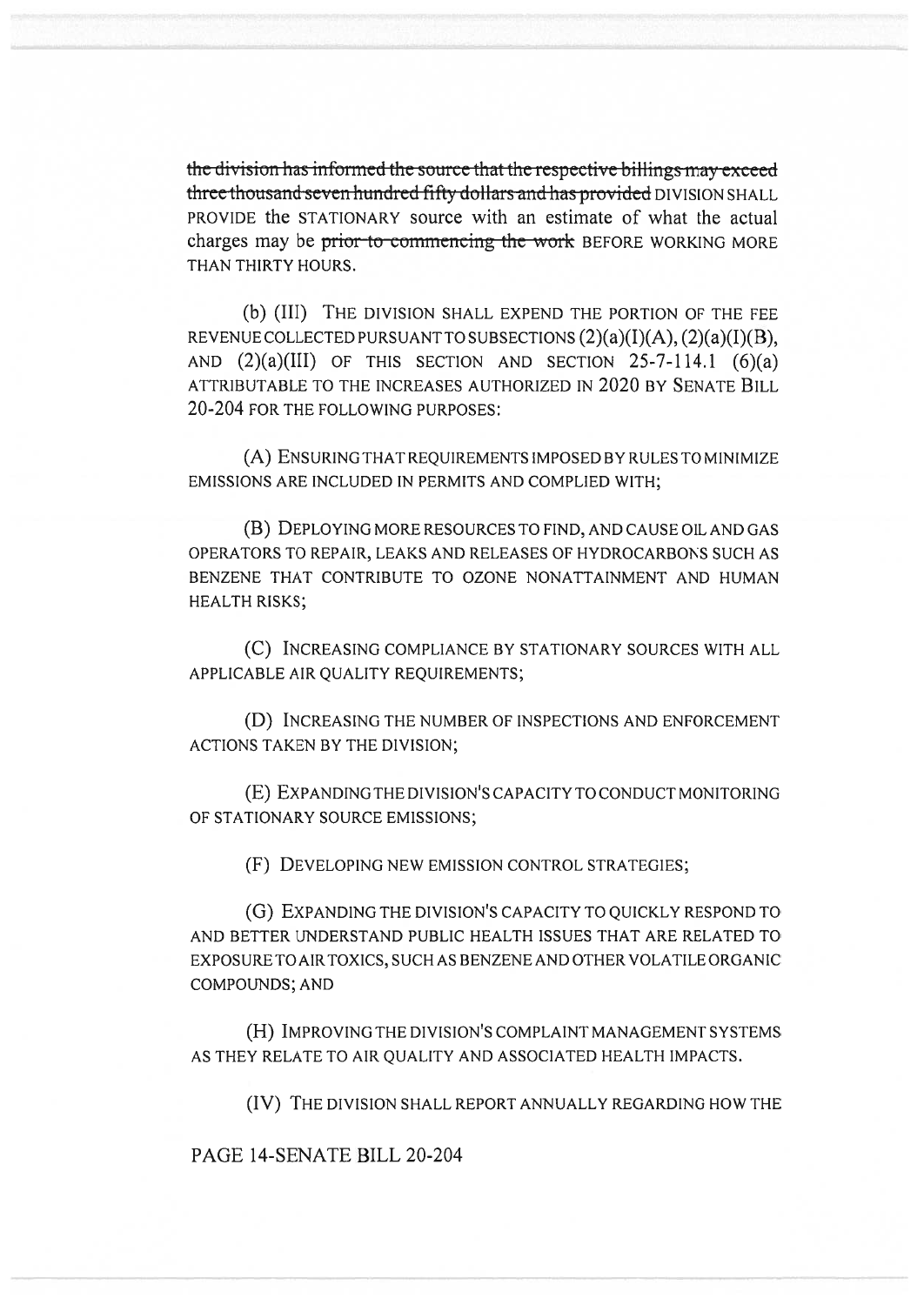FEES AUTHORIZED BY THIS SECTION HAVE BEEN UTILIZED, WHAT RELATED EFFICIENCY AND PROCESS IMPROVEMENTS HAVE BEEN MADE, AND A PROJECTION OF SHORT-TERM AND LONG-TERM CAPITAL OPERATING EXPENDITURES. BEFORE MAKING ANY FEE ADJUSTMENT AFTER FISCAL YEAR 2021-22 THAT IS AUTHORIZED BY SECTION 25-7-114.1 (6)(a) OR 25-7-114.7  $(2)(a)(I)(A), (2)(a)(I)(B),$  OR  $(2)(a)(III),$  THE DIVISION SHALL REPORT ANNUALLY ABOUT HOW EXISTING FEES HAVE BEEN UTILIZED AND ENGAGE IN A STAKEHOLDER PROCESS WITH IMPACTED STATIONARY SOURCES. THE DIVISION SHALL INITIATE THIS STAKEHOLDER PROCESS AT LEAST SIX MONTHS BEFORE ANY RULE THAT INCREASES FEES BECOMES EFFECTIVE UNLESS EMERGENCY RULEMAKING PURSUANT TO SECTION 24-4-103 IS NECESSARY. THE STAKEHOLDER PROCESS MUST INVOLVE DISCUSSION OF:

(A) ONGOING EFFICIENCY IMPROVEMENT PROJECTS AND PROGRESS TOWARDS COMPLETION OF THOSE PROJECTS, INCLUDING DATABASE IMPROVEMENTS AND REPLACING THE EXISTING AIR POLLUTION EMISSION NOTICE PROCESS WITH AN IMPROVED EMISSION INVENTORY PROCESS; AND

(B) THE JUSTIFICATION AND NECESSITY OF ADDITIONAL FEE INCREASES, INCLUDING AN OUTLINE OF WHERE INCREASES IN FEES WILL BE UTILIZED MOVING FORWARD.

**SECTION 6. Appropriation.** (1) For the 2020-21 state fiscal year, \$10,660 is appropriated to the department of public health and environment. This appropriation is from the general fund. To implement this act, the department may use this appropriation for the purchase of legal services.

(2) For the 2020-21 state fiscal year, \$10,660 is appropriated to the department of law. This appropriation is from reappropriated funds received from the department of public health and environment under subsection (1) of this section. To implement this act, the department of law may use this appropriation to provide legal services for the department of public health and environment.

**SECTION 7. Effective date - applicability.** This act takes effect July 1, 2020, and applies to fees paid on or after said date.

**SECTION 8. Safety clause.** The general assembly hereby finds,

PAGE 15-SENATE BILL 20-204